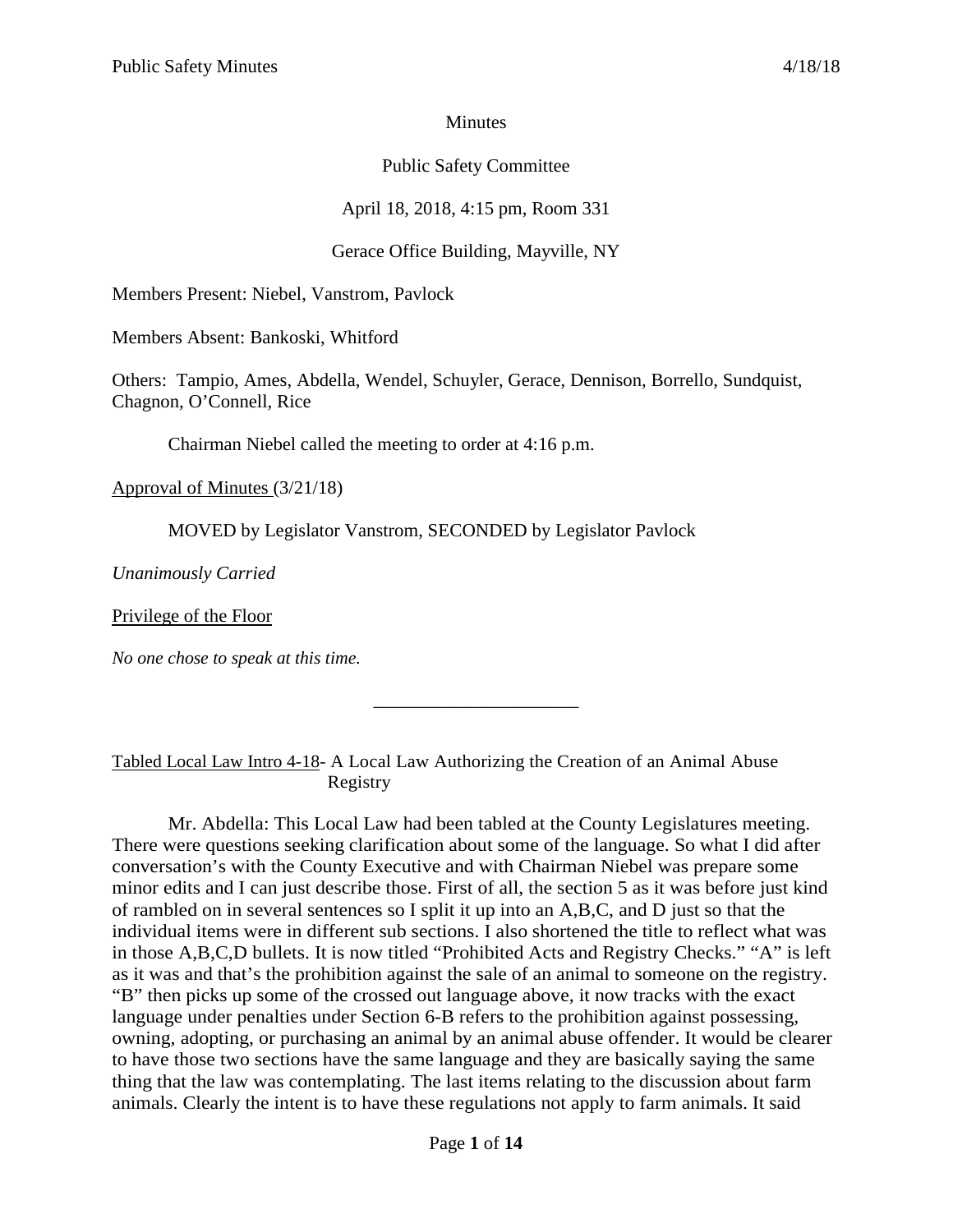"farm animals for farmers." The definition of farm animal is an animal used in essentially farm production so it's essentially one in the same. There was concern in the Committee meeting last month that there is not a definition of farmer but I don't think it's critical to what the intent is here, which is that it not apply to farm animals which are animals used in the production food, fiber and other things as defined in the law. So to avoid any confusion about what was meant for farmers, the section was changed to "shall not apply to farm animals."

Chairman Niebel: Steve, at the last meeting that was one of things that came up; how do you define farmers? By crossing out "farmers" and just stating "farm animals," this helps to clarify that.

Legislator Vanstrom: Thank you for editing the language and for that clarification.

Mr. Abdella: I think it procedurally, if the committees were to recommend amendments of this nature, which are simply of a clarification aspect, and then the amendment could be made on the floor of the full Legislature. It would not be required that this Local Law sit another month for amendments such as this, which are just clarifying the existing intent. What we would do, is if amendments are recommended by this committee, the Legislative office will generate what we- in the past you have seen us label as a "Print 2" and then on the floor of the full Legislature, a legislator could move to amend to substitute "Print 2" containing these edits and then the Legislature could vote on that "Print 2" next week.

Chairman Niebel: Steve, do we have to do that today in committee?

Mr. Abdella: I think it would be worthwhile for the Committee to go ahead and recommend these amendments and then we will go ahead and put them in the format of a "Print 2" for the full Legislature.

Chairman Niebel: OK, so these really aren't amendments, they are clarifications of the Local Law.

Mr. Abdella: They are amendments, but they are not material amendments. They are just clarifying the intent.

Chairman Niebel: Anybody else?

County Executive Borrello: I just want to say that in light of recent events, I think it's important that we get this passed. Nobody wants to move forward with bad legislation, that's clear. I think clarifying these things and cleaning it up, addressing the issues with agriculture in particular, certainly strengthen this and I would recommend that this Committee pass it so we can get this in play.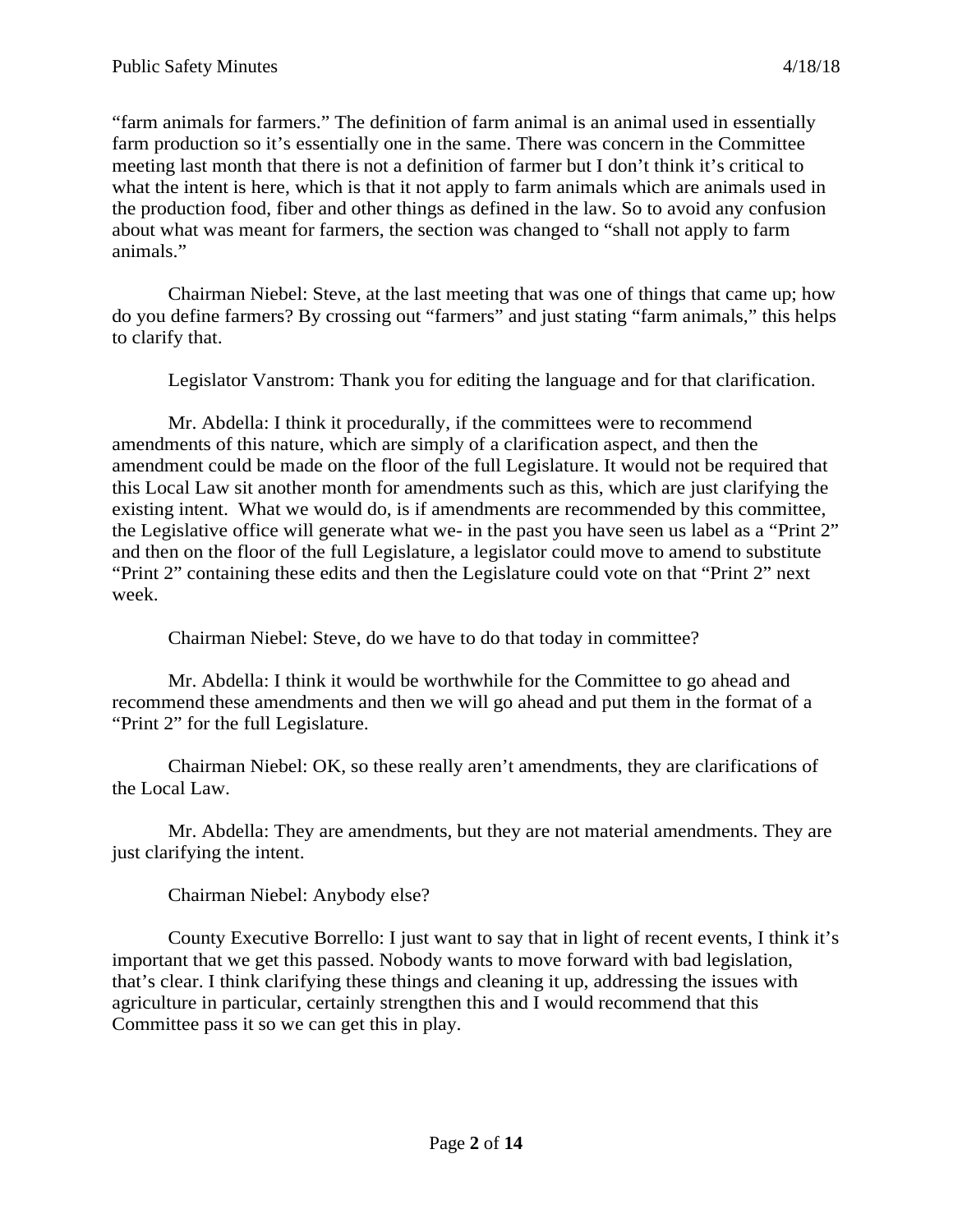Sheriff Gerace: This is something that I have felt very strongly about for quite some time and I brought it to the County Executives attention, and I thank him for getting it moving.

Chairman Niebel: Steve, thank you for the legal work and George, thank you for passing this on to us and getting the ball moving. Any questions for Steve, Joe, or George? Steve, what would you like us to do procedurally? I believe we have to take it off the table? Would you like us to make a motion to accept these changes?

Mr. Abdella: Sure. It was tabled by the full Legislature, and as a result was put on your agenda for further discussion so I don't think you need to take it off the table per say. I think you could make a motion to amend the changes.

Legislator Vanstrom: I'll make a motion to accept the changes.

Legislator Pavlock: I'll second that.

Chairman Niebel: Those in favor? Aye? Opposed?

### *Unanimously Carried*

Proposed Local Law Intro 7-18- A Local Law Amending the Chautauqua County Charter

Legislator Wendel: We brought this to your attention, we have talked about this for some time and as we have investigated and started to get involved with the coroners, we found that there are a lot of things in the day to day operations, laws, public health laws, data collection, data analysis, records, etc. What we are finding is that this would be better suited under the auspice of Health and Human Services. Public Health Commissioner Christine Schuyler and I have worked closely for the last several months on this. What gets a little confusing is as we have discussed in several different meetings and in our caucus is that we would turn it over to Christine's department. Well now, as you read in here, it says that "appointments will be made by the County Executive." The reason being and I'll let Steve get into that in some more detail, because the Public Health Commissioner falls under the County Executive, that's where this would fall. The appointments would come from the County Executive but the ratification would come from the County Legislature.

Chairman Niebel: Confirmation?

Legislator Wendel: Right. Its realistically, obviously I can't put words into anybody's mouth, but it would behoove the leadership to not have us involved in such an endeavor. Steve will point out some of the other positions that we do confirm within that local law. I know I have got some emails from some people that this is a little confusing because this isn't really the direction we had spoken of in previous meetings, but as I have talked to Steve, we wanted to make it as simple and most understandable so this is what we thought was probably the easiest way to do it. A lot of the other changes are going to come with the Administrative Code. I will turn it over to Steve and he can further explain this.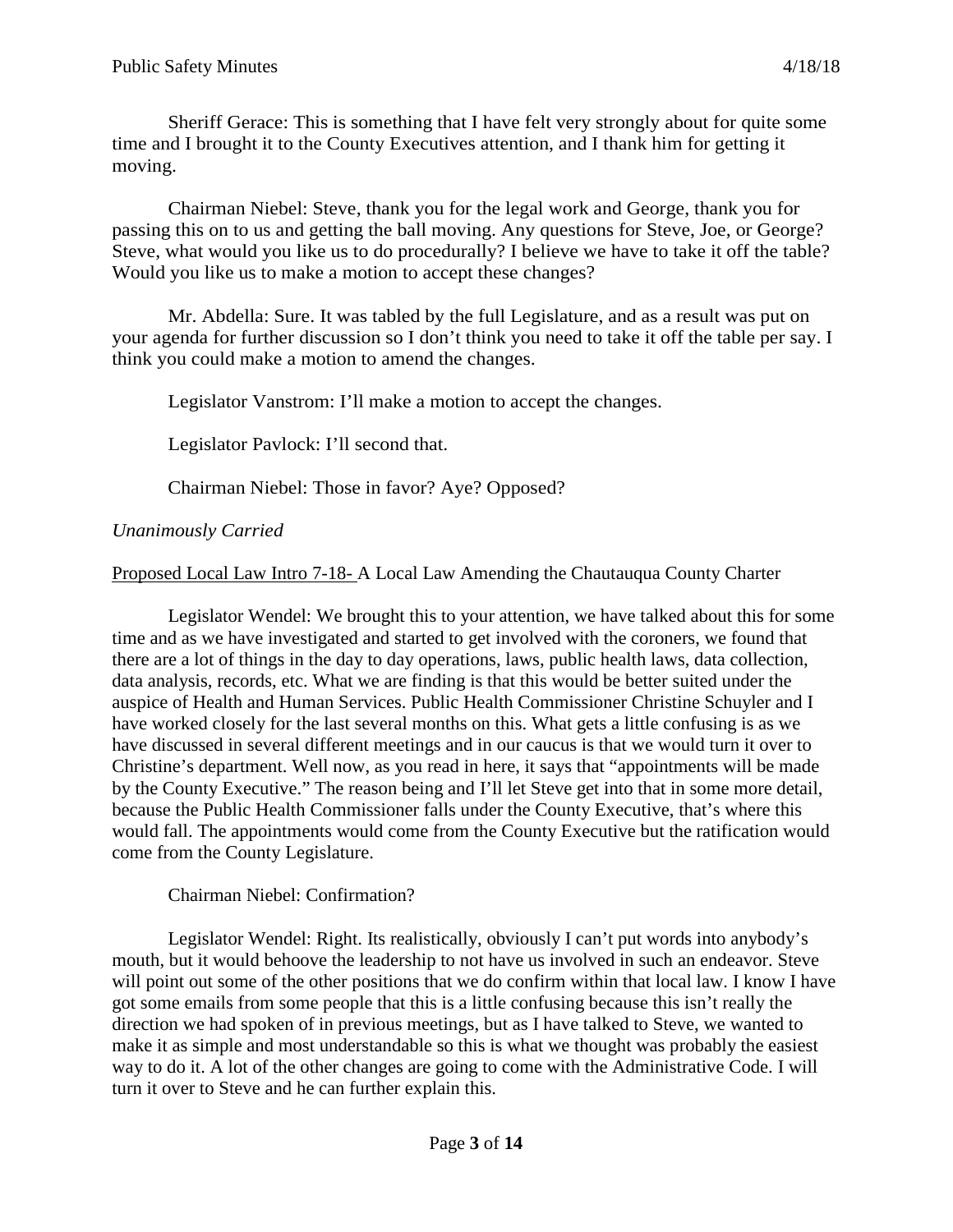Mr. Abdella: We were initially asked to draft additional changes to the Charter that would, as PJ discussed, move the Coroners function into the Executive branch and that's where the day to day administration and supervision of that function would occur. If this Charter change were to be adopted accomplishing that and as stated, the appointment of the Coroners would now become the appointments of the County Executive subject to confirmation by the Legislature, then this Charter change would be subject to a permissive referendum of 60 days. It would take a few months before this change would actually take effect. What we would do in the meantime is draft language for the Administrative Code that would in greater detail explain that function and its placement within the department of Health and Human Services. The Code changes, when they're promulgated require by comparison just a 30 day implementation window opposed to the 75 almost 90 day implementation. We would be able to work on the code changes, bring them back for Committee review while the clock is still clicking on the Charter implementation and then have them land together roughly at the same time as far as going into effect. That's kind of the timing sequence that we would (*inaudible.)*

Chairman Niebel: OK.

Mr. Abdella: This is really the first of a 30,000 foot step, I mean as far as making that significant change from it being a Legislature direct supervised department to the County Executive. Keep in mind, like all County departments, the County Legislature still approves the budgets for that and that would include a sub-department for Coroners, which would likely exist within DHHS.

Chairman Niebel: Steve, I don't mean to interrupt, but you haven't worked that out yet? The sub-department?

Mr. Abdella: Yeah, that's what they use in the budget.

Mrs. Schuyler: Setting up an account number.

Mr. Abdella: We are transferring it to the DHHS budget.

Chairman Niebel: The actual clerical work will be worked out later.

Mr. Abdella: The budget accounting, right.

Mrs. Schuyler: That's the easy part.

Mr. Abdella: Like all County officers and employees, the compensation to be paid would still have to be approved with the County Legislature. That's what I'm getting at, this type of switch doesn't mean that the Legislature isn't still involved with this program, the confirmations the budget and setting of compensation remain legislative functions even with this switch.

Legislator Vanstrom: It's kind of like when we have to confirm appointments.

Mrs. Schuyler: Yes.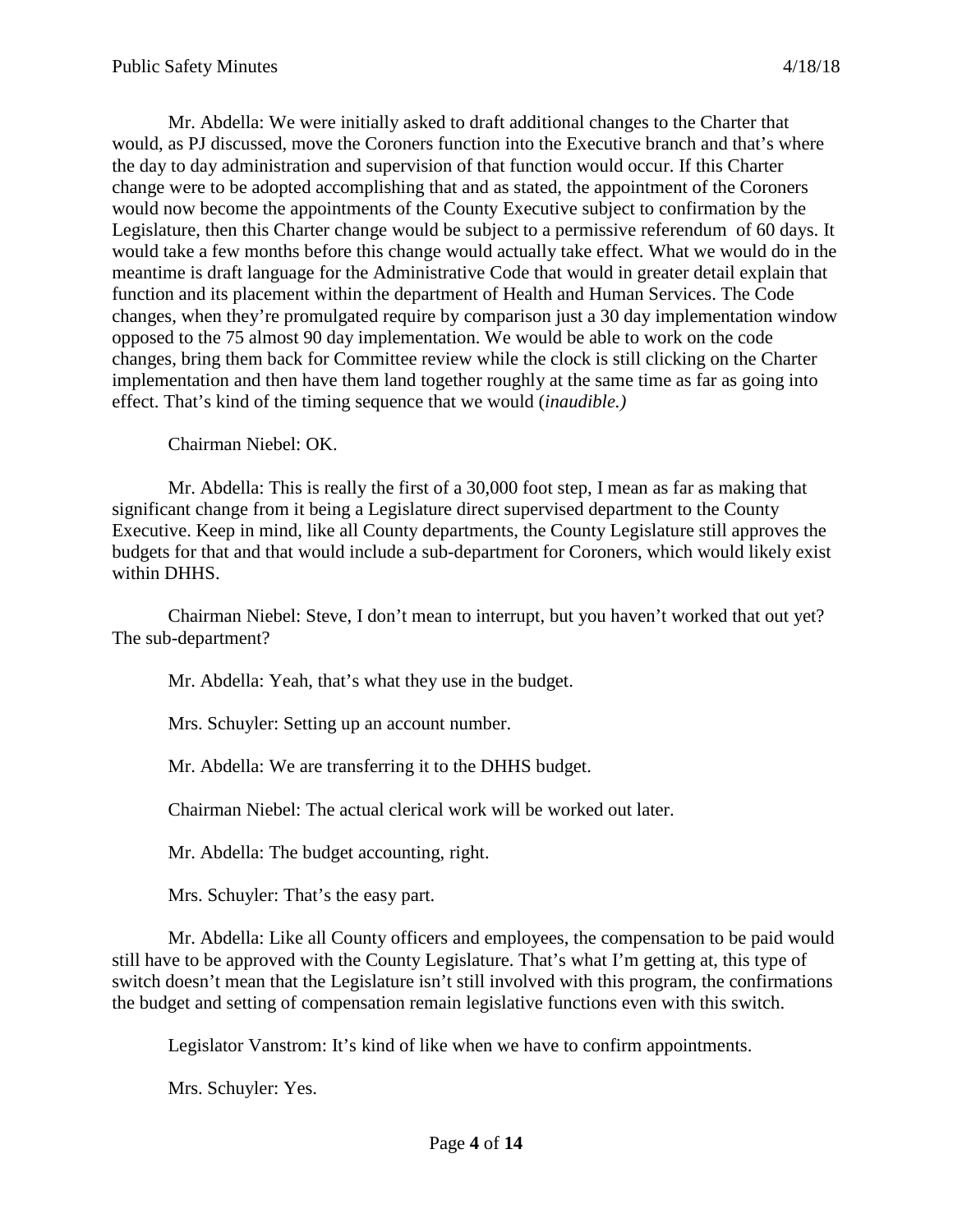Chairman Niebel: Pretty much.

Legislator Vanstrom: If we don't agree with their choices then we vote no.

Mrs. Schuyler: I think that we have demonstrated a good process where we can work collaboratively and when we do have openings and positions of importance such as this we can work together as far as a committee that does include members of the Legislature as we have recently done and had a good process moving forward.

Legislator Pavlock: How does the compensation process work? Is it just through-

Mr. Abdella: So periodically we would be presenting to you the coroners compensation and any time a change was proposed it would have to be approved by the Legislature.

Legislator Pavlock: But the fact finding or the "this is how much we are going to pay them" comes from the department itself.

Mrs. Schuyler: Just like any other positions, we make suggestions in conjunction with the Human Resources department when determining a salary range or a payment for positions and then the Legislature then has to approve that if it's not something that's already listed in the budget. The coroners have been a distinct area when you look at the management salary plan that is where they are listed as a-

Mr. Abdella: Non-scheduled.

Mrs. Schuyler: Yes, non-scheduled is the category. Any changes to what is now there have to be made and approved by the Legislature.

Chairman Niebel: Look, I have a couple of questions. As far as cost, putting it under the Health Department, I think we kind of informally discussed what would you need? Would you need another half time person or position to have this function under the Health Department? Or not? Christine?

Legislator Vanstrom: What would the half time person do?

Chairman Niebel: We talked about it just briefly in caucus. Will this- I'm just wondering about the cost. Would there be an increase in cost as far as your department? Would you have to have another person assigned to the Coroners? Would we have to create a half time position or a full time position? Have we really thought that through as far as-

Legislator Vanstrom: I don't want to hire anyone else to micro-manage the Coroners. I want them to be self-sufficient and set with enough guidelines that they can-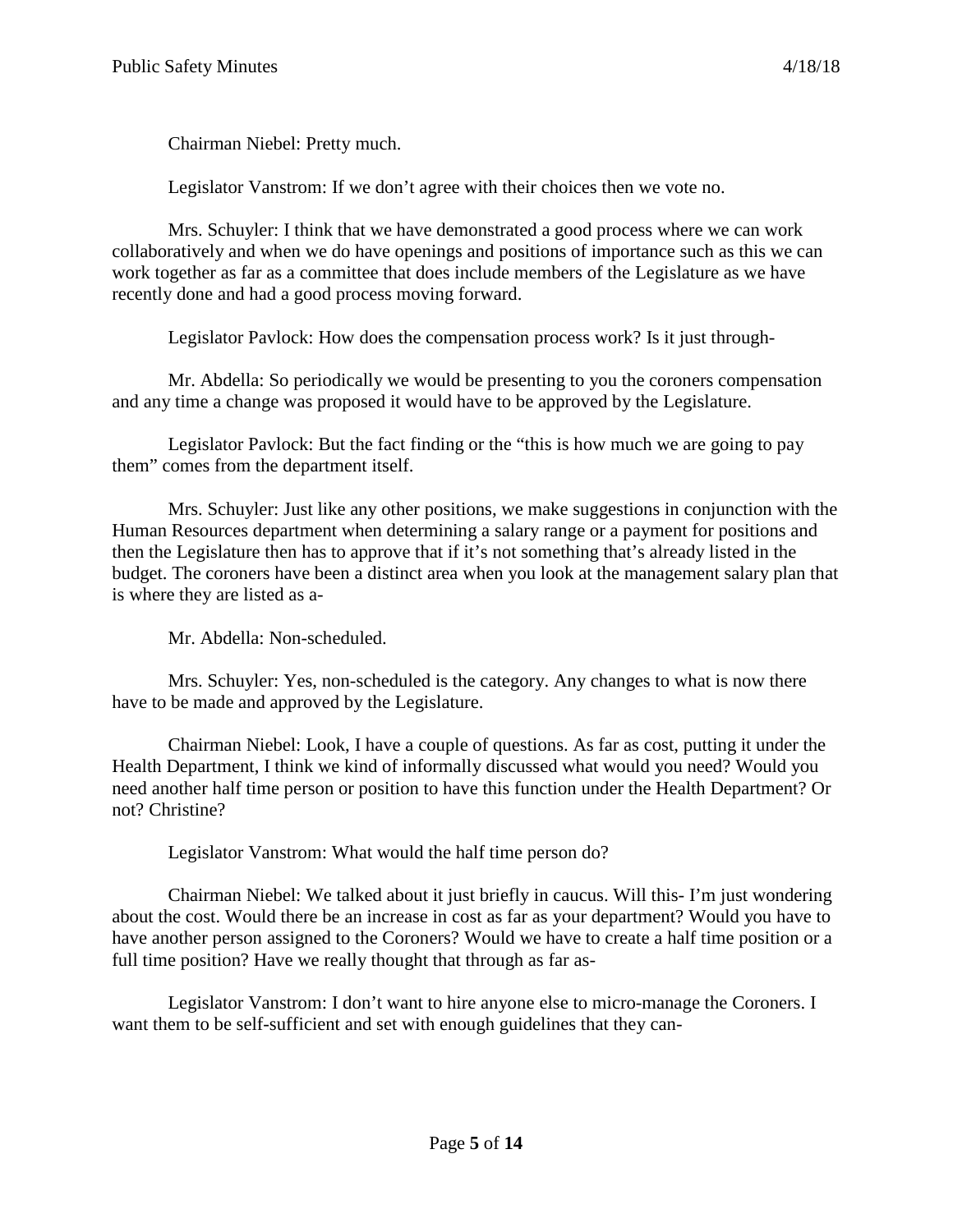Chairman Niebel: OK, but Lisa they are going to be transferred to the Health Department. They are going to be underneath somebody. Somebody is going to have to be over them, I would think.

Legislator Vanstrom: We were over them before.

Chairman Niebel: We were. I'm just wondering if this will create anymore positions either part time or full time in the Health Department.

Mrs. Schuyler: I feel like one of the benefits of having a large department such as mine is that we can create economies of scale when we are administering multiple programs with similar goals and objectives.

Legislator Pavlock: I think as far as oversight we want to make sure that people were making sure they are disposing of medication properly and that there is some sort of oversight on that from the department. Someone making sure that they are responding to the right calls and the necessary calls.

Legislator Wendel: I think one of the questions that first came out was, would there have to be another clerical position or would the budget have to be increased because of this? And that's not really envisioned right now. With the scale of what they are doing, and the process of DHHS, they would be right under the current system. Obviously they would have the oversight, but there wouldn't have to be any position created as far as immediate oversight or clerical or anything like that. That function would fall under what the commissioner already has as far as delegated duties from different people. There are- I can't speak to how she is going to do that, but like she said, with a department like that, there are people that are already doing that function as far as data analysis, data recording, filing, etc. that paperwork piece that was originally concerned is now going to be mitigated with the existing staff and there doesn't really seem to be any reason (*Crosstalk.)*

Chairman Niebel: So just to clarify, Christine, I understand the economy of scale. You have a big department. You can probably assign somebody to oversee the six coroners, but just to be clear you don't foresee having to ask for additional personnel if the coroners are switched to the Health Department from the County Legislature?

Mrs. Schuyler: No, I do not.

Chairman Niebel: OK, thank you. Just one more question and it's a legal question, so it's probably Steve and Christine. Steve, last year we switched the four nurses from the County Sheriff's Department to the Health Department. Essentially, the health and welfare of the prisoners at the jail are under the auspices of the Health Department. This is probably not going to happen but it has happened in the past and could happen in the future. A prisoner could die over at the County jail. What happens legally if the coroners are under the auspices of the Health Department? Your nurses have a responsibility for the health and welfare of the prisoners at the jail, does that constitute as a conflict of interest, or a perceived conflict of interest?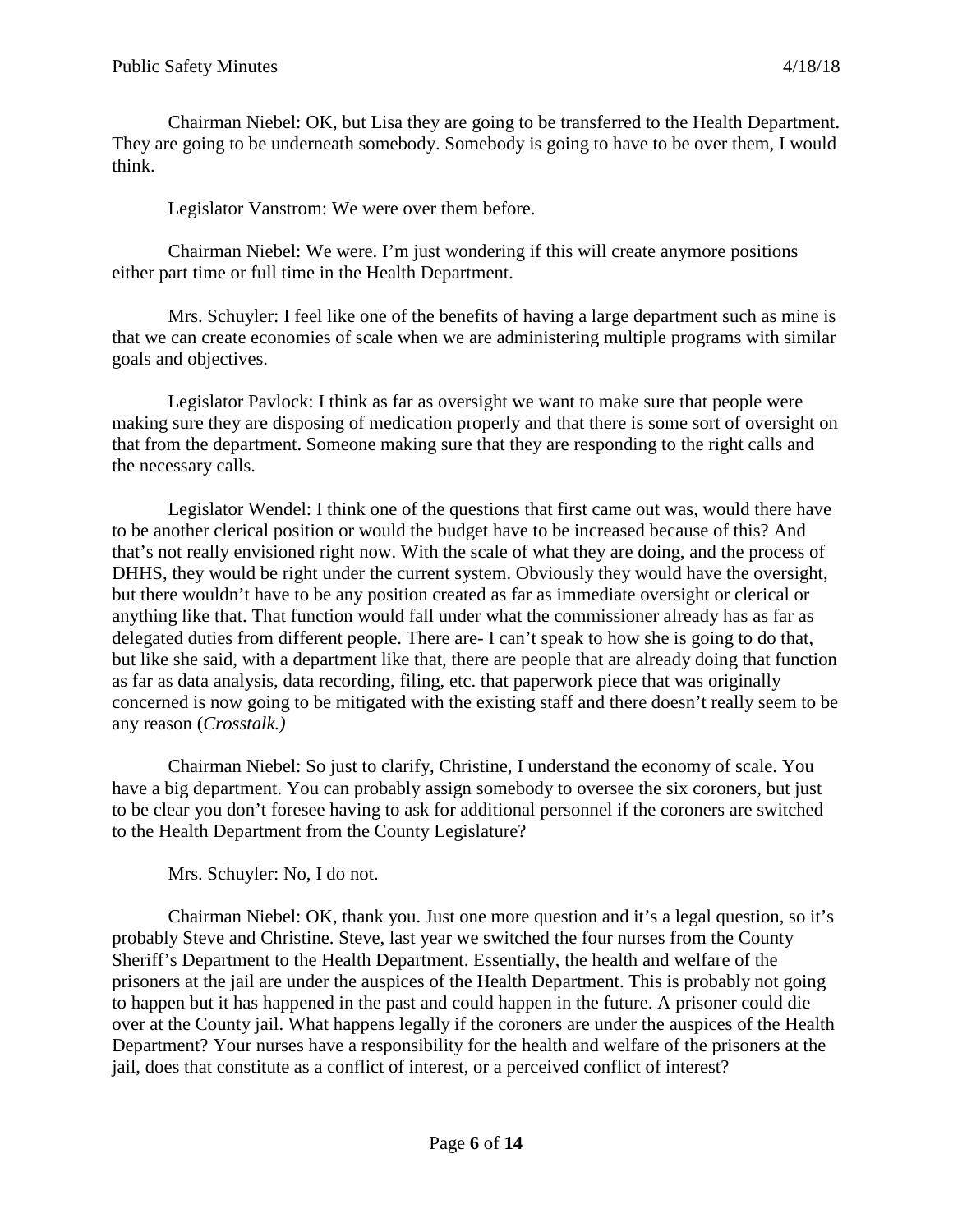Legislator Vanstrom: That is quite a scenario.

Chairman Niebel: Well it could happen.

Sheriff Gerace: I can speak to that. Any death within a correctional institution in this state is investigated by the New York State Commissioner of Corrections. So, it's an independent investigation that is conducted.

Chairman Niebel: Would the coroners be involved, Joe? Were they involved in the past?

(*Crosstalk)*

Mrs. Schuyler: Any death within a jail or prison setting is what we call a coroners case or a medical examiners case. That would have to go to autopsy, which is the Erie County Medical Examiner's Office. There is a line of separation between the medical services provided in the jail and then where the coroners would be, as far as (*crosstalk.)* The Sheriff is still responsible for the overall administration of all functions within the confines of the jail. The memorandum of understanding that we have between the Sheriff's office and the Executive branch underneath Health and Human Services is for the implementation of those medical services. The ultimate responsibility for what happens within the confines of that jail still rest with the Sheriff. I don't know if that makes a difference but I don't see where there would be any conflict because the-

Legislator Vanstrom: So our coroners wouldn't even be involved.

(*Crosstalk)*

Sheriff Gerace: We do an investigation on every inmate death and then that investigation is followed up with a state investigation. They come in and they look at every document and every bit of information that they can-

Chairman Niebel: Joe, I'm not so concerned about your responsibility here but as far as the nurses and staff that have responsibility for the prisoners. Christine, suppose a prisoner dies and it's from lack of medication or lack of care which one of the nurses has inadvertently overlooked, then we have the coroner coming in and pronouncing death, and not only pronouncing death, giving a cause of death-

Mrs. Schuyler: No, a coroner will not give a cause of death in that case. That would have to go to the Medical Examiner's Office. The Erie County Medical Examiner's Office would take over jurisdiction of that case.

Chairman Niebel: OK.

Mrs. Schuyler: The clinicians within the jail as far as the nurses and the nurse practitioner function underneath the Medical Director of the jail. As far as clinical services that are provided, they function under the Medical Director.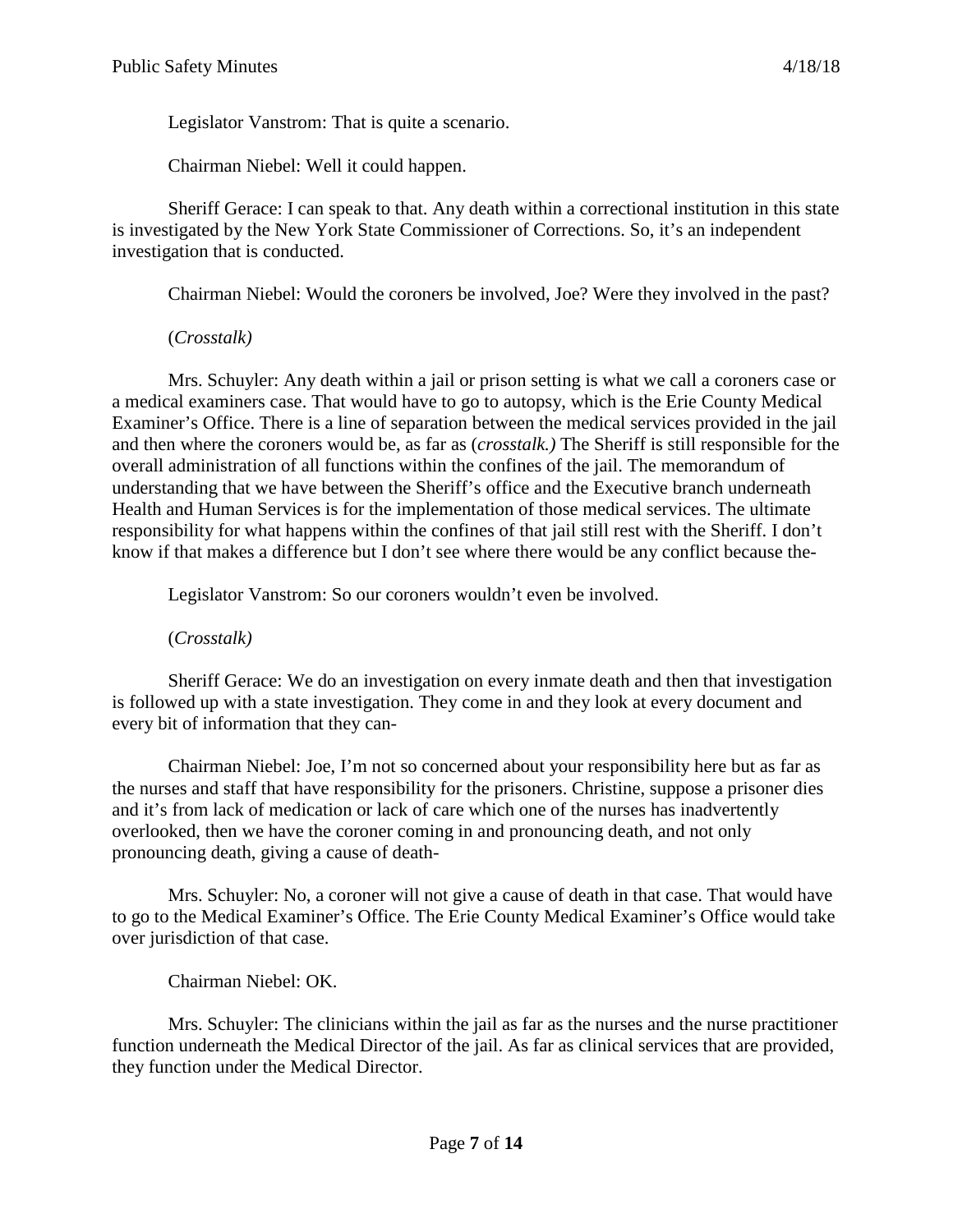Chairman Niebel: OK. Steve, you don't see any possible conflict of interest?

Mr. Abdella: Well, I'm hearing this hypothetical for the first time but I think in the context of the State preforming its own independent investigation. The involvement in the case of autopsies by Erie County Medical Examiners, I can look at it, but there are so many layers of analysis and investigation that I don't know if the coroner's role is necessarily instrumental at that point.

Mrs. Schuyler: I have never heard that approached in Erie County. Erie County Health Department has run the Medical Services for the Erie County Jail and Holding Center and the Erie County Medical Examiner's Office is also under the Health Department.

Chairman Niebel: It's just a question.

Legislator Wendel: In simple terms, we want to make sure that the right hand doesn't tell the left hand what to do in the event of an investigation. Although this is a valid question, I mean I'm not saying that's not a concern, but I believe in the system and the checks and balances that we have within our system and how it's going to work beyond the County. I think it's going to mitigate any sort of potential for that to happen.

Chairman Niebel: Anything else? Motion to accept the Local Law amending the Chautauqua County Charter?

Legislator Pavlock: I'll make that motion.

Legislator Vanstrom: I'll second that.

Chairman Niebel: Those in favor?

## *Motion Failed (Chairman Niebel voted no)*

Chairman Niebel: I would like to see the coroners stay with the Legislature. The proposed resolution passes.

Mr. Abdella: Actually, with there just being three of you here, if you vote no then it does not pass the Committee because you only have two "yes" votes. It was prefiled so it is still on the agenda for the full Legislature.

### Proposed Resolution- Confirm Appointments - Chautauqua County Coroners

Legislator Wendel: I would like to discuss this a little bit. As the resolution states, we do have two appointments. Ms. Sundquist, would you like to come up? We have two appointments that we are proposing under this resolution. The first one is Daniel Tyler. He is going to be filling the position that was vacated by Cassandra Brigham upon her resignation and that will be expiring December 31<sup>st</sup> of 2019. The term for Ms. Sundquist will be expiring December 31<sup>st</sup> of 2020. Mr. Tyler had an interview before and we just felt that-we just put him there for those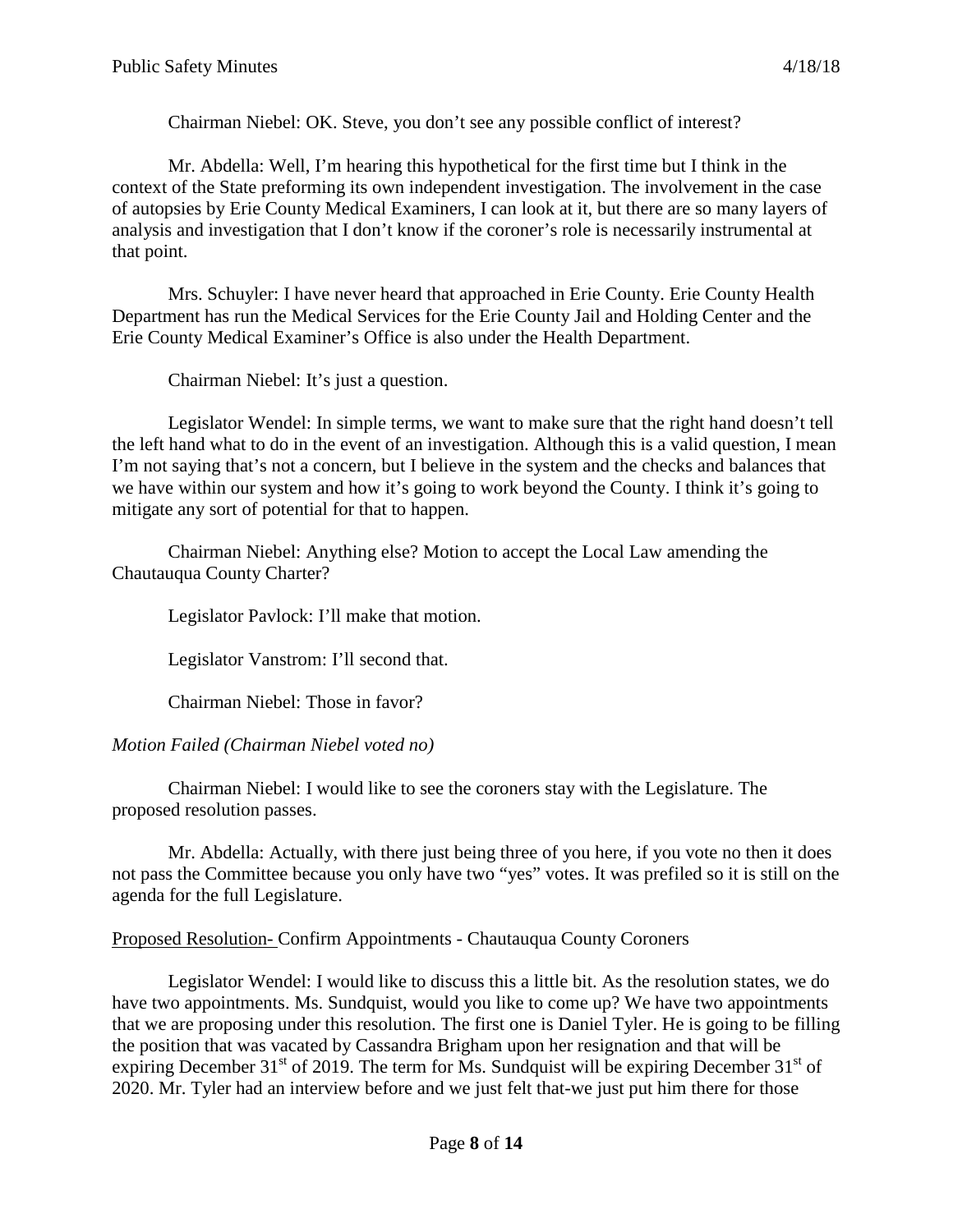(*inaudible.)* They both have accepted. I cannot say enough- the Charter Change was because we had two phenomenal applicants and through the interview process we really couldn't come out with a clear cut- because of the necessity and what's happened and what we are looking for as far as the program- the qualities and experience that both Ms. Sundquist and Mr. Tyler bring to the table are just beyond mention. Mr. Tyler is a Deacon at a Catholic Church. He has been an administrative nurse at WCA for many years, so when it comes to that compassion piece, once a fatality occurs; he has a wealth of experience with that. Conversely, Ms. Sundquist has the experience, maybe not as many years, but the piece that she brings us is as a forensic investigation for a SANE certification. Do you want to elaborate on that?

Ms. Sundquist: So my SANE certification goes back to my Bachelor's Degree where I actually did a minor in forensics, which included a forensic nursing course and actually a death, dying and bereavement course. I have been certified through New York State to perform sexual assault cases including the investigation on anywhere between the ages of eleven and what have you. So, as PJ was saying, that's kind of what I bring to the table in regards to the forensic aspect. I do have quite an extensive background in forensics and with my actual state certification in SANE.

Chairman Niebel: Welcome.

Legislator Vanstrom: We have heard good things about our candidates, very good things. Welcome aboard.

Ms. Sundquist: Thank you, I'm glad to be here.

Chairman Niebel: Desiree, I would like to just say thank you for submitting your resume and in addition to all of the qualifications that you mentioned and that PJ mentioned, I think that you also indicated that your willingness to possibly adjust your actual work schedule to work as a County Coroner.

Ms. Sundquist: Correct.

Chairman Niebel: I don't know that everyone would do that. Thank you.

Ms. Sundquist: I actually do that, effective May  $1<sup>st</sup>$ . I did go down to casual status, still maintaining as of right now, my full time hours but it will just give me a little more flexibility where I know-

Chairman Niebel: So you can adjust to these calls?

Ms. Sundquist: Correct.

Chairman Niebel: I thank you and I thank PJ and Christine for the interview process and I don't mean to speak for the Committee, but I don't think you are going to have any problems.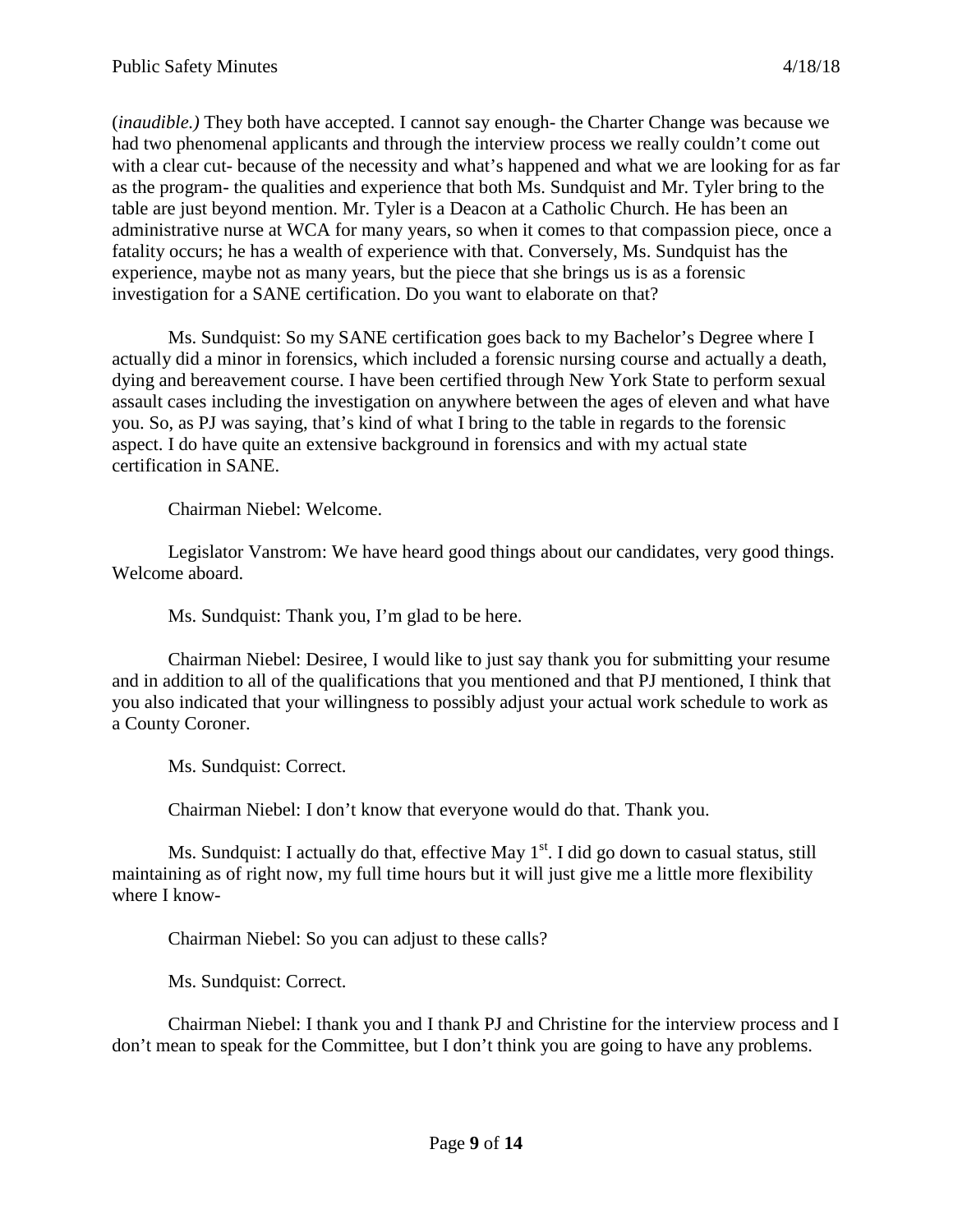Legislator Wendel: If I could just say something. In the process that we have been going through we have turned up a lot of questions and had to look things over. We did have a meeting last night, a very preliminary meeting with the two medical directors for our County EMS system Michael Faulk and Brian Walters. They have both shown an interest in potentially coming on as coroner physicians which is something we have not had in Chautauqua County directly. We have had a contract with Erie County Medical Examiner's Office and they have been providing that function for us. The program as we have since called it, Ms. Schuyler and I, we have been moving forward with some of the memos and changes we have made. We are looking to really develop this into a program that I believe will be one of the best in Western New York. We are probably going to be shy of a medical examiner but the changes that we have made already, we have seen a drastic increase in the work load and potential cost savings for us, even with the increase in compensation that we discussed. I think it's a positive move, we are moving forward. I'm excited. This program which right now is under my direction, but it's really moving forward to something- not that we haven't been proud of our coroners and their performance, but there a lot of gaps that we need to fill and this will be top rate. I just wanted to fill you in that we are moving forward and some great things are coming.

Chairman Niebel: OK, thanks a lot. We need a motion to confirm appointments of the Chautauqua County Coroners?

Legislator Vanstrom: I'll make a motion.

Legislator Pavlock: I'll second that.

Chairman Niebel: Those in favor? Opposed?

### *Unanimously Carried*

### Proposed Resolution- Authorizing Agreements with New York State Office of Parks, Recreation And Historic Preservation for use of State Owned Motorized **Boats**

Sheriff Gerace: This is pretty straight forward. We received three water crafts from the New York State Department of Parks and Recreations for the use on our patrols on Chautauqua Lake. The first one we received some years ago. They required an agreement which we passed through the Legislature. The remaining two, there were no agreements in place, so this authorizes us to enter into an agreement to receive a free boat.

Chairman Niebel: Pretty straight forward.

Sheriff Gerace: Yes.

Chairman Niebel: OK. Folks, any questions for the Sheriff? Those in favor? Opposed?

*Unanimously Carried*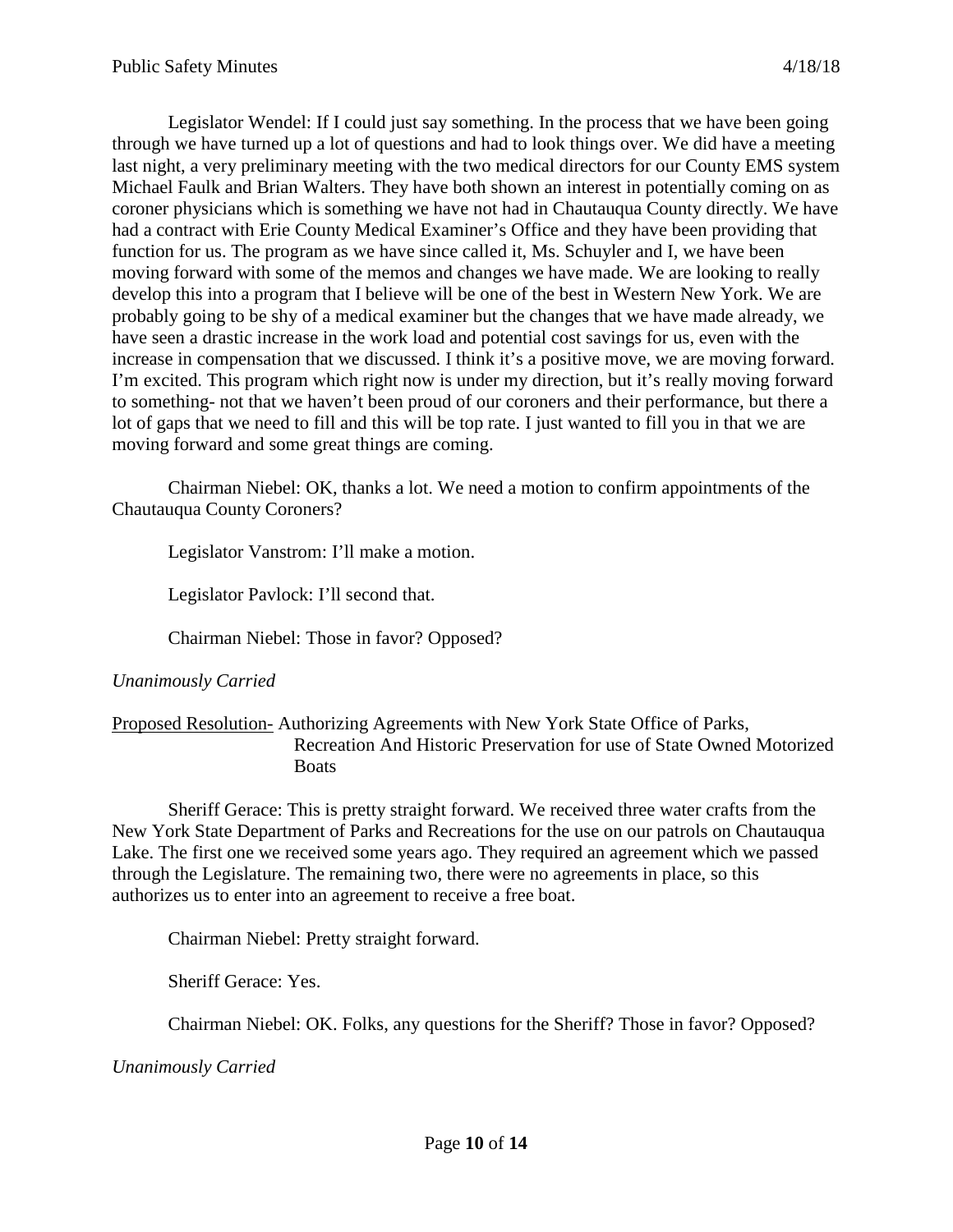### Proposed Resolution- Authorize Execution of New York State Office of Homeland Security Funding Grant—Operation Stone Garden FY17

Sheriff Gerace: Mr. Chair, this an ongoing funding stream from the Federal Government. This is a (*inaudible)* no local shares.

Chairman Niebel: This is something that we have gotten for the last three or four years.

Sheriff Gerace: At least.

Chairman Niebel: Any questions?

Legislator Vanstrom: No, he said no local share.

Chairman Niebel: Those in favor? Opposed?

#### *Unanimously Carried*

### Proposed Resolution- Authorize Execution of New York State Office of Homeland Security Grant for Public Safety Answering Point (PSAP) FY17

Sheriff Gerace: This is a funding stream that comes from the state that is a chunk of a \$10 million piece of the surcharge money that the State collects for 911. This is formula type grant so it's based on the number of calls for service, the number of dispatches, 911 calls received, etc. When we budgeted for 2018 we utilized the numbers from the previous year but this year they reduced our number to \$174,000, so there has to be an adjustment made so we aren't short revenue at the end of the year in this account. There is a question that I'm not going to be able to answer and I know that you are going to ask me. If somebody's numbers were way up do they get more money, meaning everyone else gets less? I don't know the answer to that. The number we got could be a combination of our numbers being a little lower and others be higher. That \$10 million doesn't change. They utilize it-

Chairman Niebel: It's based on the information that we haven't had.

Sheriff Gerace: Correct. We just don't know if they reduce everybody if others exceed the years before. If our numbers would have gone skyrocketing, would we have gotten more money and if so, who is going to get less? \$10 million is \$10 million and its peanuts compared to the almost \$300 million that they collect.

Legislator Pavlock: Everybody's phone bill has that.

Sheriff Gerace: Yes. You get a \$1.20 surcharge from the State of New York. Every cell phone in the State of New York pays \$1.20 surcharge to the state.

Legislator Pavlock: That's a lot of money.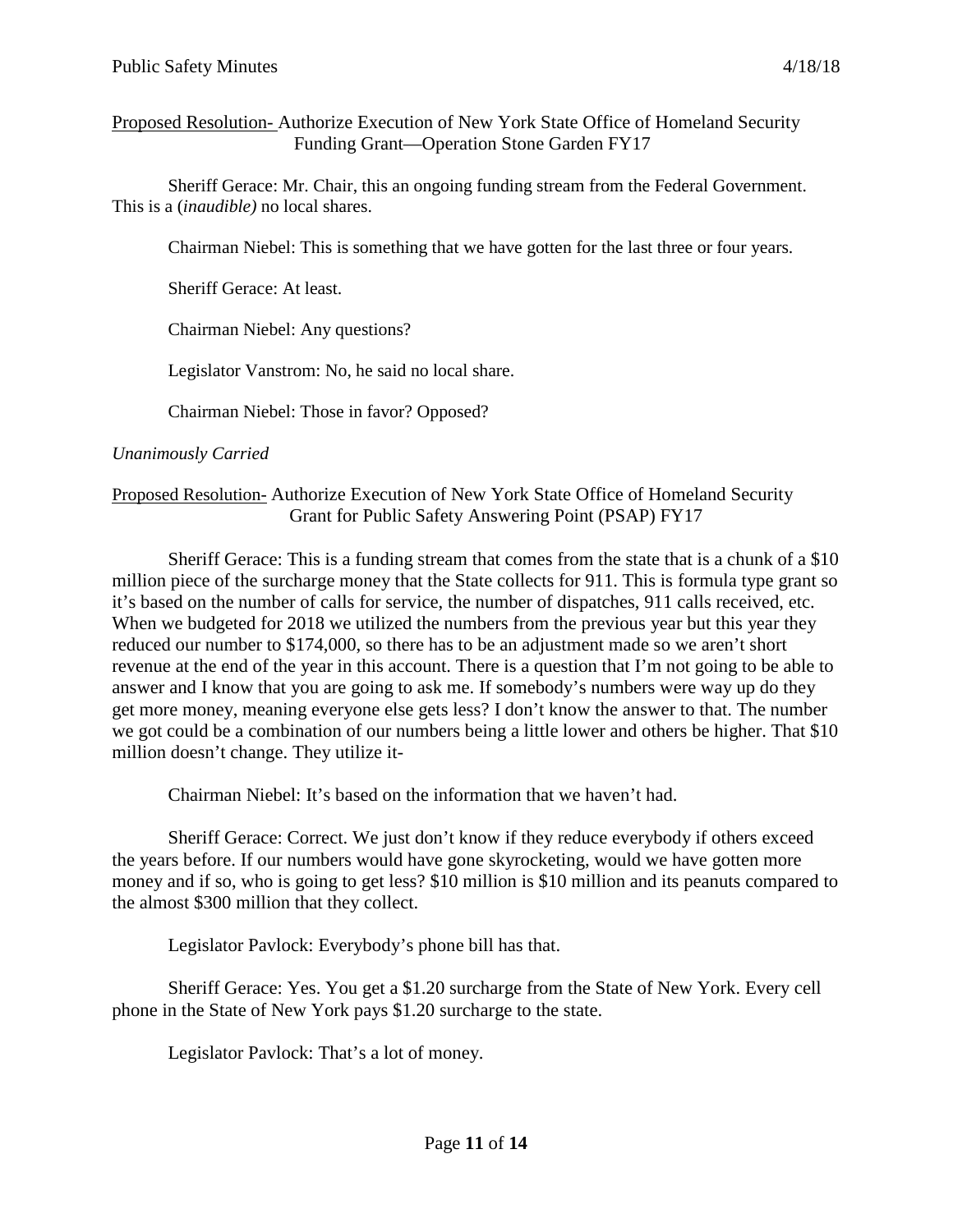Chairman Niebel: Any further questions? Those in favor of the proposed resolution? Opposed?

# *Unanimously Carried*

### Proposed Resolution- Authorize Execution of Statewide Interoperability Communications (SICG) Grant Award FY17

Sheriff Gerace: Mr. Chairman, this year we are in line to receive \$647,798 which will be utilized in a variety of ways toward interoperable radio communications and 911. This is a no local share funding stream and it's something that we will be utilizing quickly.

Chairman Niebel: Is this for this year and next year?

Sheriff Gerace: Correct. It is a fiscal 17 and 18 grant.

Chairman Niebel: And it goes until December  $31<sup>st</sup>$  of 2019?

Sheriff Gerace: Yes, we can draw down on it until then. Some of these involve engineering and it takes time.

Chairman Niebel: Any other questions of the Sheriff?

Legislator Pavlock: You're not using any local funds?

Sheriff Gerace: In most cases.

Legislator Pavlock: Is this enough money to do what you need to for our radio systems and our communications?

Sheriff Gerace: It's a piece of it but we have our base system and goals to keep improving that as we go forward. So we are hopeful that we will continue to receive- for instance, we have areas that we see need more attention for coverage so when we can and we get funding we are going to try to fill those gaps. We have identified a couple. Everything that we want to do with this money, this also involves some of this funding will be used for enhancement of our backup center for the 911 system which is an allowable expense in this grant. We have a 100% mirror of our current system or as closely as we can get. So to answer your question directly, we are going to do this piece by piece. As we get more money, years down the road.

Chairman Niebel: Any other questions for the Sheriff? Those in favor? Opposed?

*Unanimously Carried*

Proposed Resolution- Authorize Execution of Lease Agreement with Conterra Ultra Broadband, LLC for Tower Space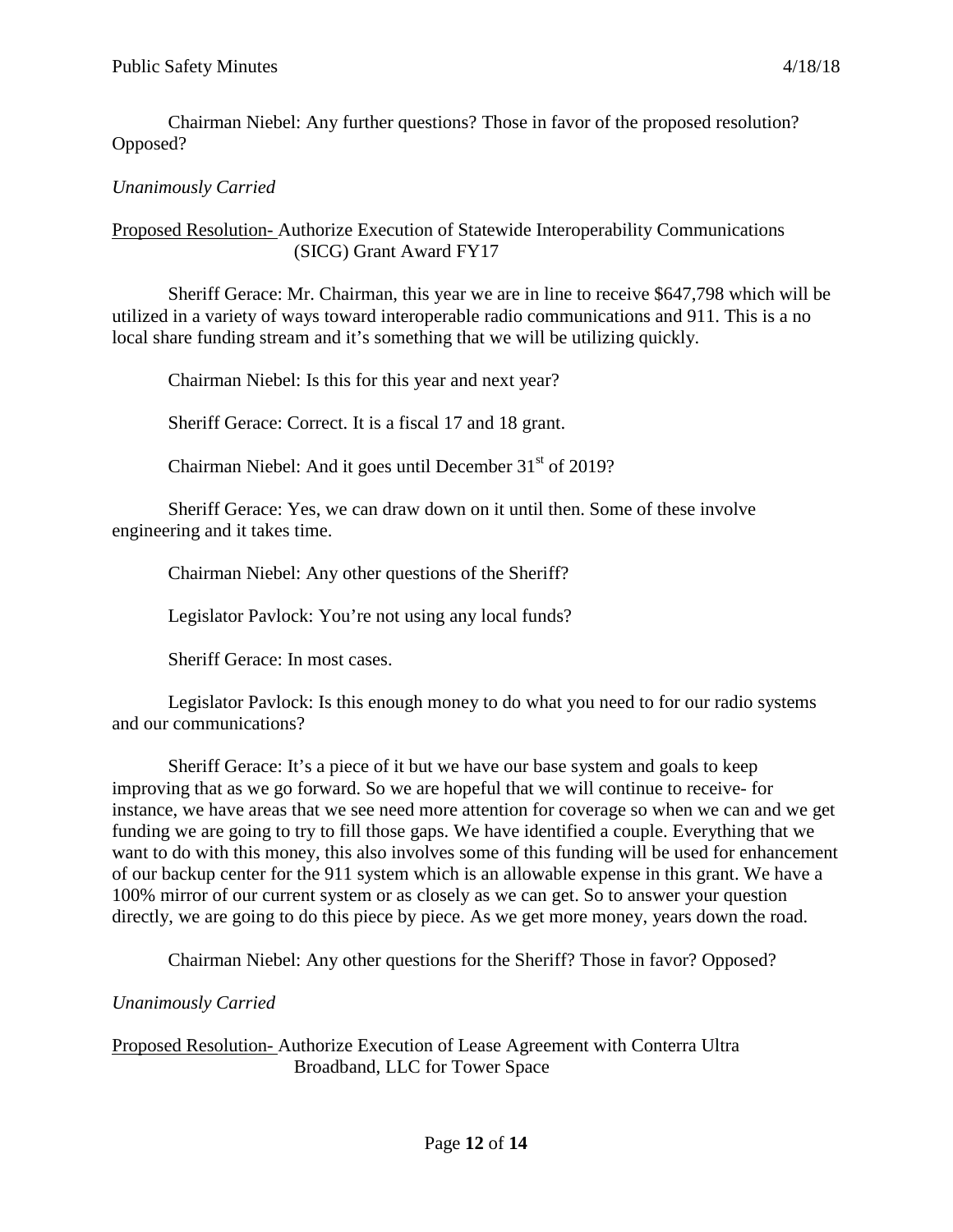Sheriff Gerace: Mr. Chairman, I would like to point out that there is a typo. In paragraph one and paragraph four there is reference to the Village of Clymer and that should state Town of Mina. The mailing address for that parcel is a Clymer address but it should read Town of Mina. The mailing address is Clymer but the township that it physically is in, is Mina. There is no Village of Clymer. We try to use our tower space to generate revenue when there is someone who wants that and we have space that doesn't interfere with public safety needs and this is the case here. So the lease would be for \$1,920 and then our normal leases for tower space increase as they go down the road.

Chairman Niebel: Questions for the Sheriff?

Legislator Vanstrom: How many towers do we lease?

Sheriff Gerace: In our system we have a combination of towers that we lease, towers that we actually trade space on our site for space on other vendor sites and we have towers that we own that we lease space and we also have towers that we own that are on leased property. We have a little bit of everything.

Legislator Vanstrom: That wasn't a real cut and dry question.

Sheriff Gerace: We do lease property where we own the property out in Arkwright and we have a tower right next to this building that we own and we lease space to other vendors and then on Hardscrabble road we have a tower that is actually owned by another tower company that we lease space. We trade space on this tower for space on a tower out in Cherry Creek.

Chairman Niebel: Do you have anything in Stockton?

Sheriff Gerace: Not for law enforcement. I think that EMS might have a site out there.

Chairman Niebel: Any further questions for the Sheriff? Those in favor? Opposed?

### *Unanimously Carried*

Sheriff Gerace: Mr. Chairman, if I could, I know you are going to move to "other" but I would ask that you consider the committee to come and tour the jail at some point in time. Maybe prior to a meeting since you're already here, or after a meeting if it is a small agenda. I just would like to point out our operation to those of you that are my primary committee and those things that we are doing tremendous work with and then also some things that we need to look at in the future.

Chairman Niebel: That sounds good. I have taken a tour of the jail before but it's been a long time. Actually, years ago when you guys would come through and ask for people for a lineup.

Sheriff Gerace: Yes, we got you a lot.